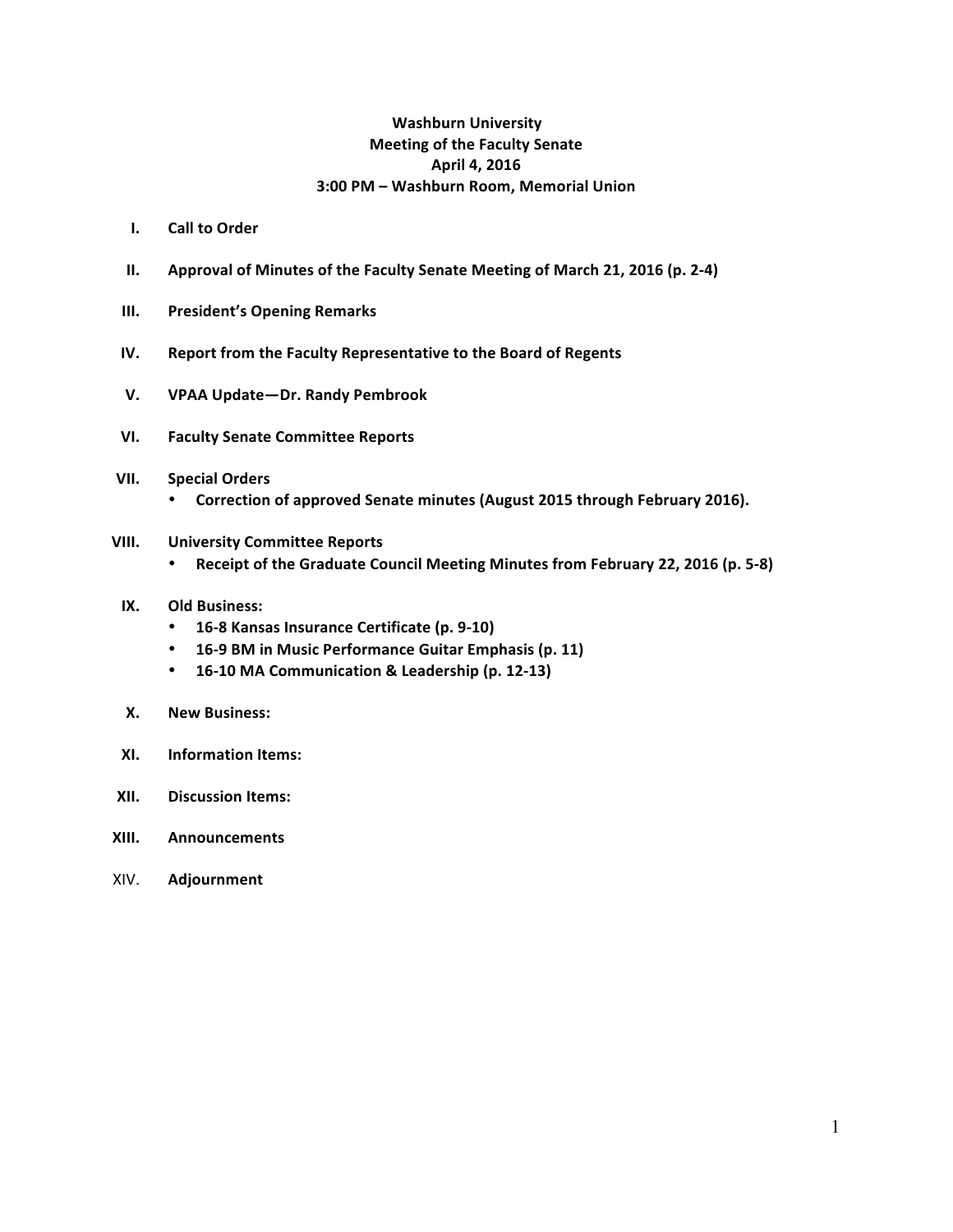### **Washburn University Meeting of the Faculty Senate March 21, 2016 3:00 PM – Kansas Room, Memorial Union**

PRESENT: Alexander (Rebecca), Ball, Farwell, Francis, Kwak, Mansfield, Mastrosimone, McHenry, Memmer, Moddelmog, Palbicke, Pembrook, Petersen, Porta, Routsong, Russell, Sanchez, Schmidt, Schnoebelen, Scofield, Smith, Sourgens, Stacey, Stevens, Stevenson, Weiner, Wohl, Zwikstra

#### **ABSENT:**

Alexander (Ryan), Childers, Garritano, Jackson, Mapp, Mechtly, Sadikot, Steinroetter, Treinen, **Tutwiler, Worsely**

#### **GUESTS:**

**Blake Porter and Nancy Tate** 

- **I.** President Ball called the meeting to order at 3:03pm.
- **II.** The minutes of the Faculty Senate Meeting of March 7, 2016 were amended and approved.
- **III.** President's Opening Remarks: If you are interested in running for president next year, please consider... course reduction.
- **IV.** Report from the Faculty Representative to the Board of Regents: NONE
- **V. VPAA Update—Dr. Randy Pembrook:**
	- Over the next 2-3 weeks, the Senate will hear from the AAC and Graduate council on a few **items (1.** The continuous enrollment for graduate students policy; 2. The Masters in CN and Leadership; and 3. The insurance training certificate from the School of Business.)
	- The deadline for applying for the Voluntary Retirement Incentive program is April 15th.
	- Nancy Tate is wearing 2 hats since CJ Crawford retired; look for things soon about  ${\sf commencerent}$  (which will be on May  $\mathbf{14}^{\sf th}$ ).
	- We will be preparing our annual report on Vision 2022; relevant departments/units should look for e-mails asking for updates in the near future.
- **VI. Faculty Senate Committee Reports: NONE**
- **VII. University Committee Reports:**
	- The Honors Advisory Board minutes from February 3, 2016 were received.
	- **The Graduate Council minutes from January 25, 2016 were received.**
- **VIII. Old Business:** 
	- 16-7 Academic Residency Requirement (Presented by Tate): Petersen asked if there was any **downside to the proposal; Tate noted that none had occurred to her, as it should only** increase the number of potential degrees that we offer. Schmidt asked about whether or not capstone classes can be taken elsewhere; Tate and Ball both noted that this issue was covered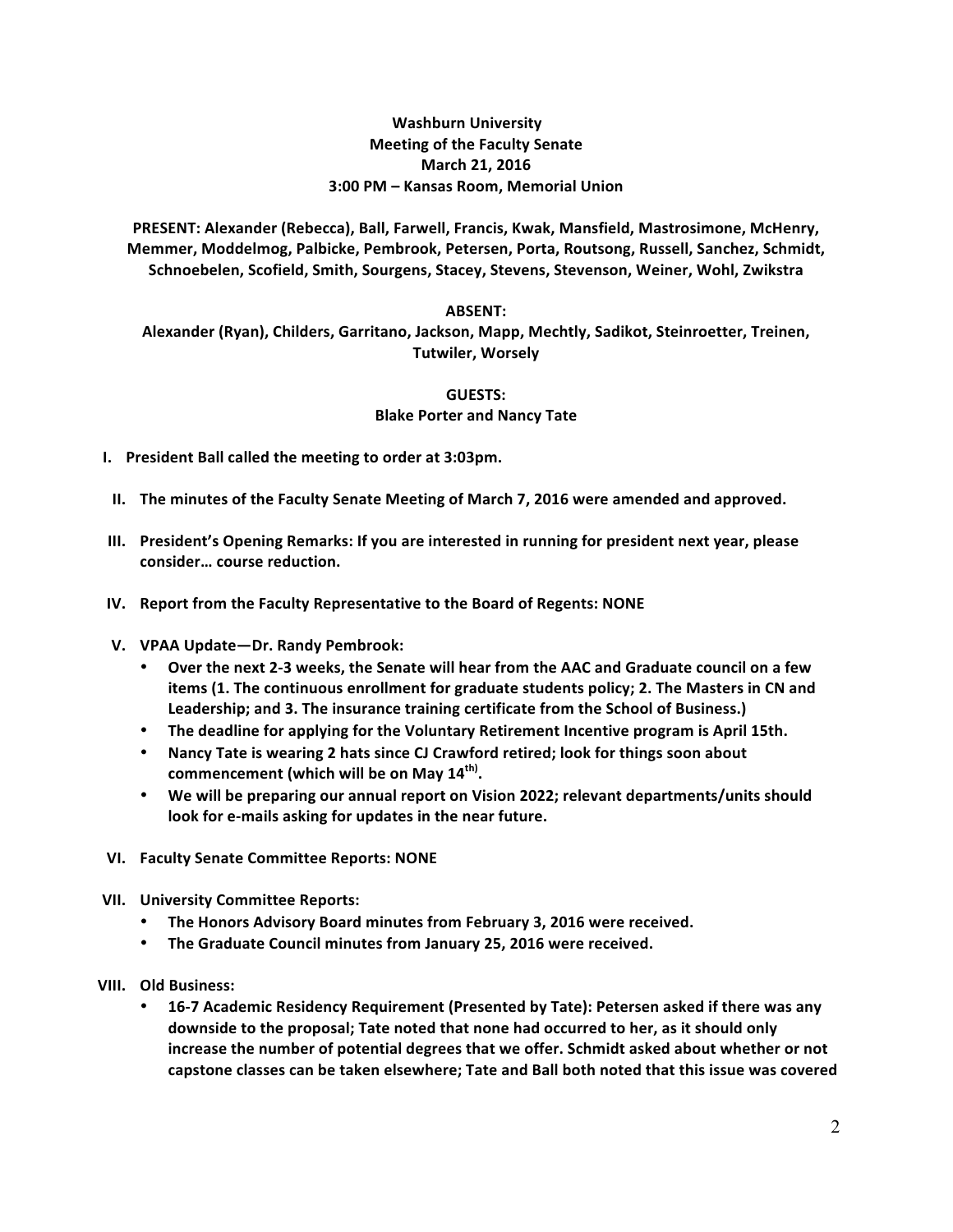in the specific language of the proposal. Mastrosimone asked about how this would affect the Law Early Admission Program (LEAP); Tate said that it shouldn't. The proposal was passed.

- 16-5 Designated Smoking Areas on Campus was presented by Ball (NOTE: the Senate voted to add this to the agenda by a 2/3 majority of the senators present): Memmer wondered where this would go if approved by the Senate; Ball replied that it would go to General Faculty. Mansfield wondered where students stood on this; Ball noted that they (through the WSGA) had expressed wanting an all out ban. Ball noted that student and staff councils had all been talking about this, so this proposal would just add another voice. Porter said students voted last year voted for a ban via survey. Ball said that she only saw the numbers from this student survey but not any comments. Ball added that faculty members who have discussed the issue with her have indicated they are bothered by second-hand smoke (this was the primary issue). Porta asked about how many smoking areas there would be; Ball said there was not a set number; this is just a statement of general support for designated smoking areas. Petersen wondered if any of the groups had discovered how many smokers are on campus or investigated smoking cessation for smokers on campus if the measure was adopted. Ball noted that this had come up and indicated that student health, for instance, has help available. Petersen noted that perhaps this could be the first step toward a ban but that help for smokers should be considered. Routsong noted that there are other non-WU sources for smoking cessation. Pembrook noted that this is different action than what is usual for the Senate; if Senate passes it, it would go on to General Faculty to see if they want to advance it as a faculty voice in an ongoing conversation. But Pembrook indicated that it seems like there might be questions faculty are asking that are unanswered (such as help for smoking cessation and the actual number of areas there might be). As such, answering these questions might be a good idea before voting and passing it on. Ball concurred, and noted that this is just a statement of support and not a policy that will be implemented. Stevenson wondered when the actual decision would be made regarding such a policy; Ball noted that this is (or eventually will be) an executive decision. Pembrook added that Board of Regents would ultimately decide the issue. Ball agreed but noted that after that decision is made, the policy would come from Dr. Farley's office. Moddelmog noted that her students have expressed concern about many different issues on campus but not smoking. Schmidt wondered why we weren't proposing a total ban. Ball said that it was simply because no one had. Wohl said that he though the designated area seemed prudent. Mastrosimone argued that each unit or building should decide what areas would be designated. He also noted there would be enforcement issues for a total ban. Ball finally also noted that the policy name should be amended to include vaping. Pembrook wondered if we should have an all out tobacco ban (including chewing). Adding vaping to the ban was the only friendly amendment. The proposal was passed.
- **IX. New Business: NONE**
- **X.** Information Items: NONE
- **XI.** Discussion Items: NONE
- **XII. Announcements:**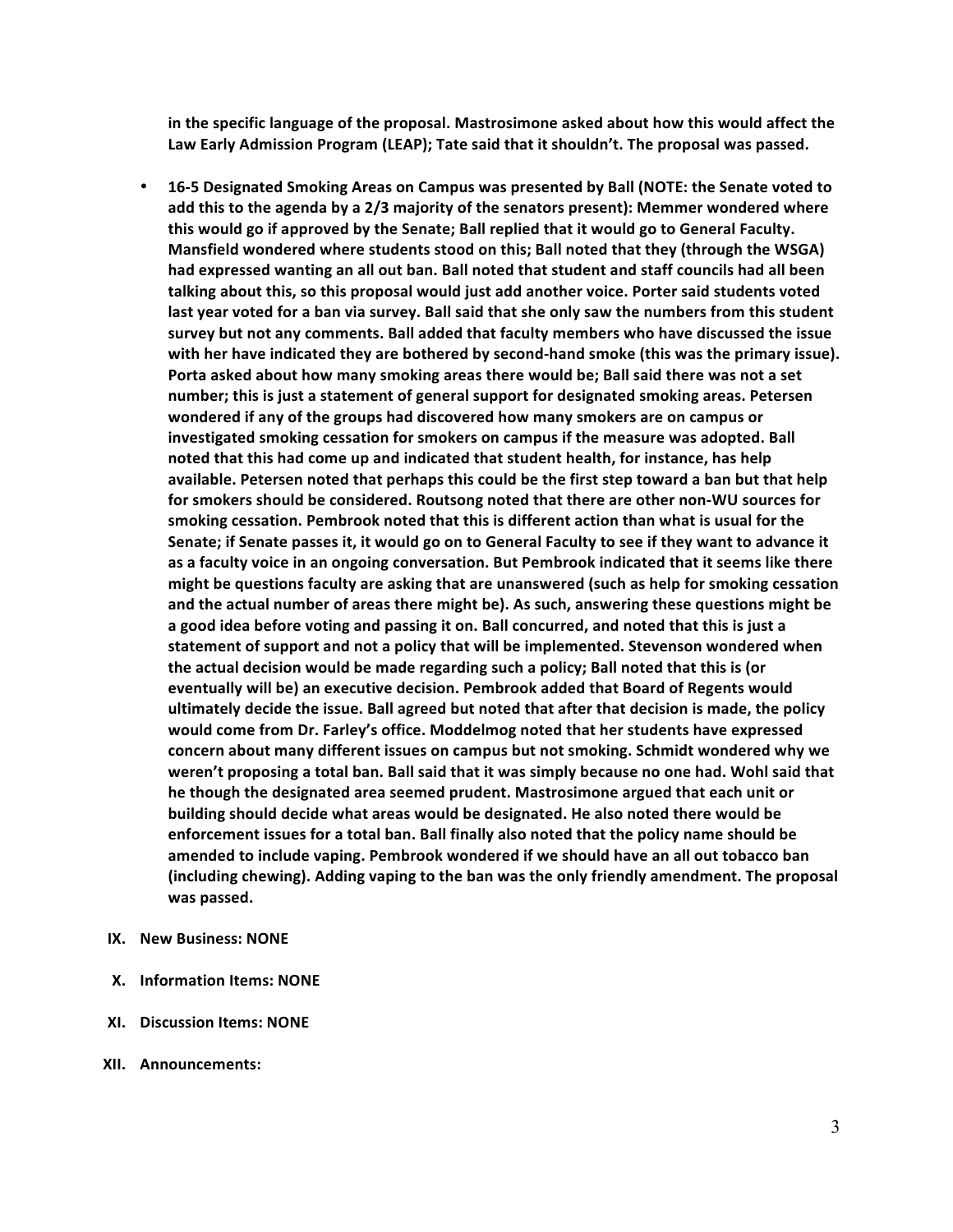- **•** Schnoebelen reminded senators that the April 4<sup>th</sup> meeting would be in the Washburn Room downstairs instead of the usual Kansas room.
- XIII. President Ball adjourned the meeting at 3:35pm.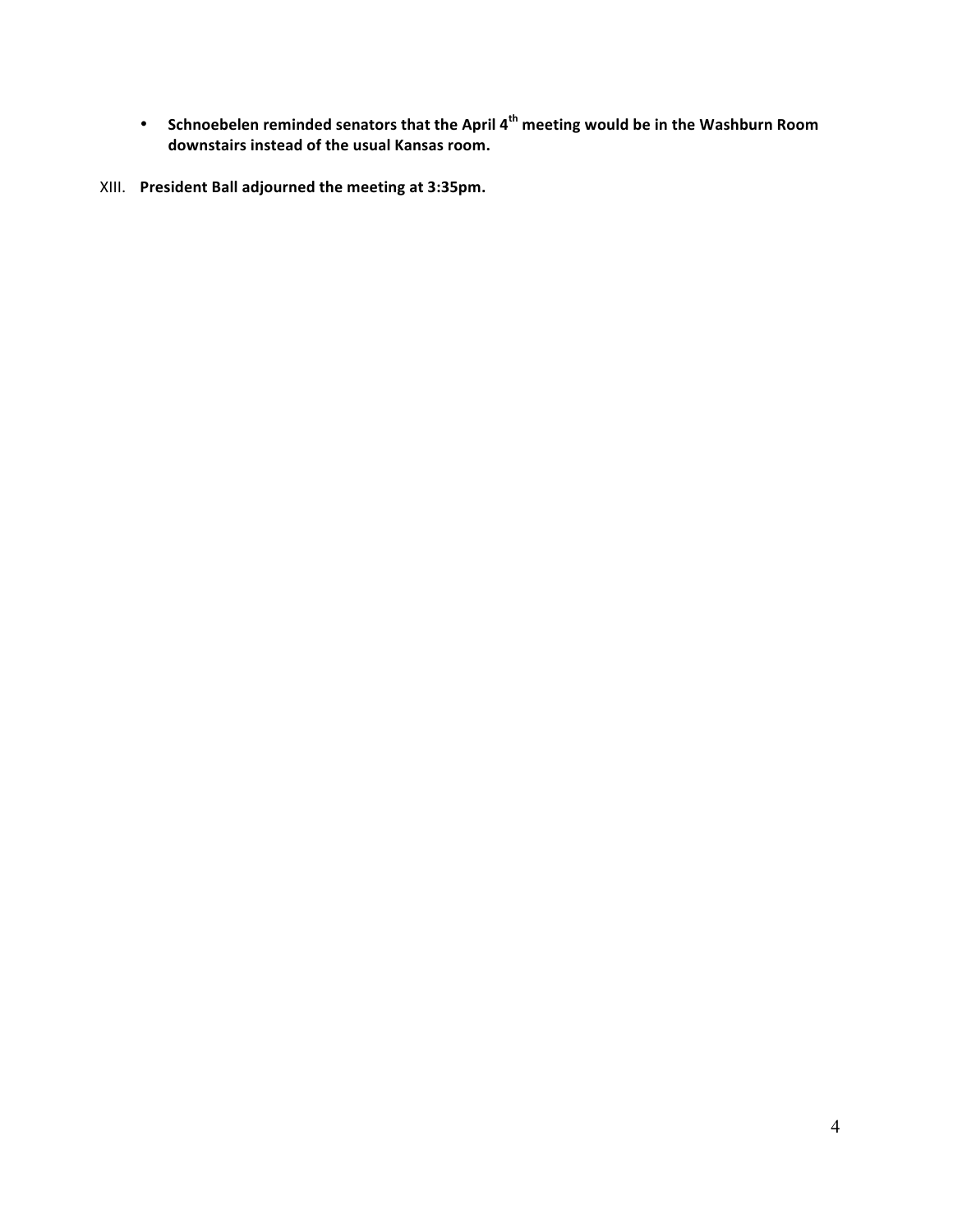# Graduate Council Minutes

February 22 and 25, 2016

 $12:00 - 1:00$  p.m.

### Lincoln room/Union

Graduate Committee members Present: Aida Alka (ex-officio), Julie Boydston (PY), Patricia Dahl (CJ), Shirley Dinkel (DNP), Vickie Kelly (MHS), Bruce Mactavish (MLS), Kandy Ockree (MAcc), Brenda Patzel, (SON), Tim Peterson (ex-officio), Randy Pembrook (ex-officio), Blake Porter (WSGA), Michael Rettig (ED), Bassima Schbley (MSW), Jim Schnoebelen (FS), Kayla Waters (HS), Kelley Weber (Mabee)

The Graduate Council members agreed to meet twice this month, and work through a standing agenda. Below is a summary of discussions which occurred over the two meetings.

## 1. Approval of Meeting Minutes from January 25, 2016

The January 25, 2016 minutes were submitted to the committee previously with a request committee members review these prior to the meeting. A motion and second to approve the minutes were made. All approved said minutes.

## 2. Update with New Application Process:

Tim Peterson indicated he sent information to CollegeNet last week with the requests made by the various programs. Tim was notified Washburn might receive all of the changes requested by early March. He indicated he would like the programs to test once more, and possibly as a large group so everyone can discuss changes/requested modifications. 

Tim indicated the application process should be active by April 21 or 22, 2016. This does not take into account any training that should take place. Each program will need to create their own account to withdraw the needed data with Tim having capabilities to pull additional information (i.e., demographics).

Some discussion occurred by the members as to when the non-refundable application fee started. Most felt the application fee was effective fall 2016. Tim indicated CollegeNet will start collecting fees July 1, 2016. Dr. Pembrook indicated we would look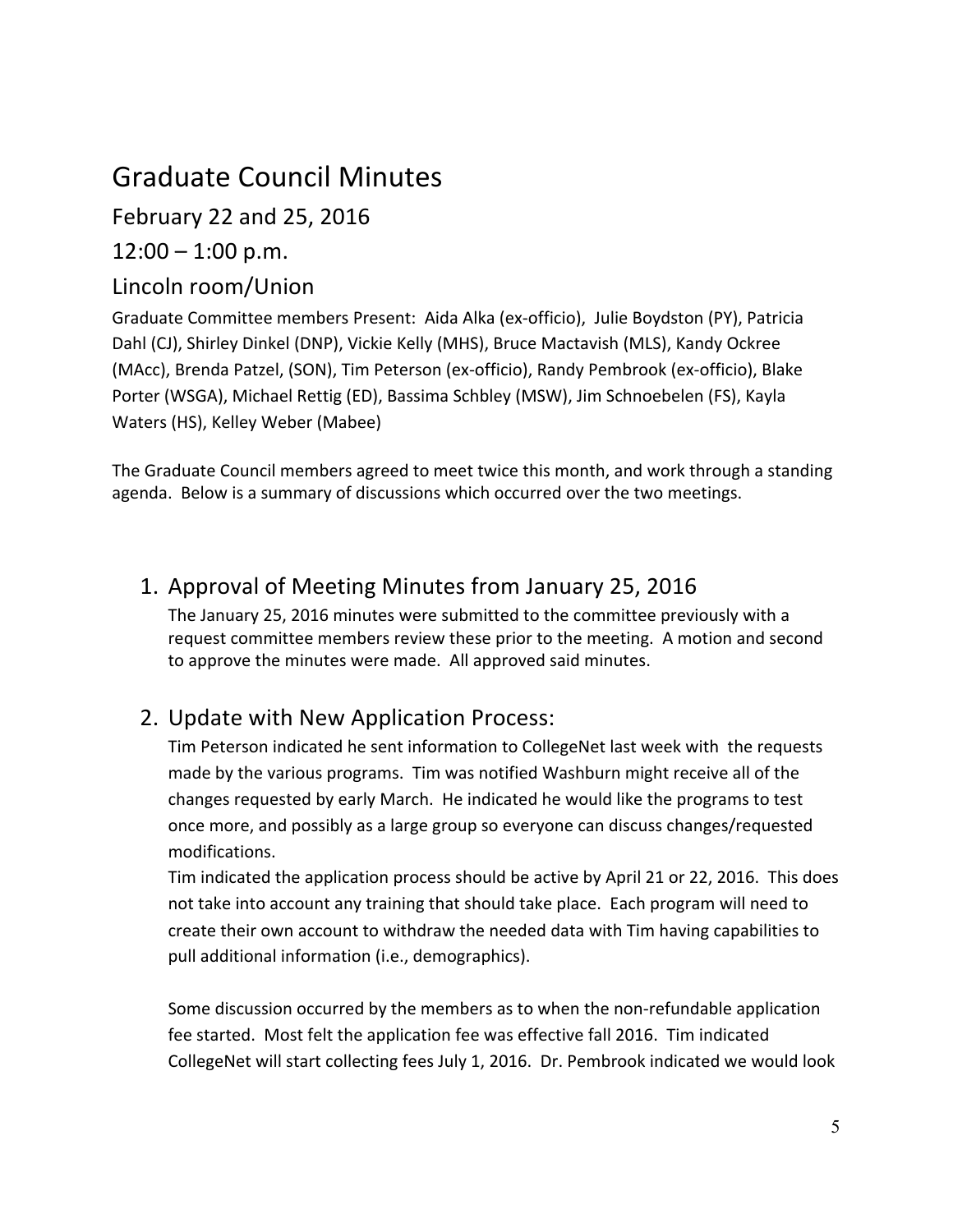into this to determine when the \$40.00 is being collected and to get this changed if the fee wasn't being collected now in preparation for Fall.

### 3. Update from Continuous Enrollment subcommittee

Each program is to provide information regarding the following two bullet points by the March meeting.

- Each graduate degree program will be able to answer within the next two months the following questions:
	- $\circ$  What will the timeline for completion be per program?
- How long can a student be continuously enrolled? The program will need to indicate a) students will not continuously enroll, b) a semester/a year, or c) the student can enroll for a maximum of semesters/years.

The programs that could provide information regarding timelines included:

Education: 6 year timeline Criminal Justice: 7 years Social Work: 4 years Psychology: 6 years (included any continuous enrollment opportunities) Allied Health: 6 years Human Services: wants to have the student petition and then have department faculty review transcripts.

Michael asked for input on the catalog language that was listed in the January meeting minutes. Discussion continued regarding the continuous enrollment subject for the remainder of this meeting. Kayla Waters volunteered to create a paragraph based upon the discussion and send to Michael prior to the next meeting.

Prior to adjourning this meeting, a question was asked if this was a university wide policy or could it be a department by department policy. Yes, this will impact all programs who have capstone courses/thesis and have students who do not complete their work before the end of the semester.

### **February 25, 2016 meeting:**

The focus of this meeting was the Continuous Enrollment policy. Michael sent, prior to the meeting, information provided by Kayla Waters, with some additional edits by Michael.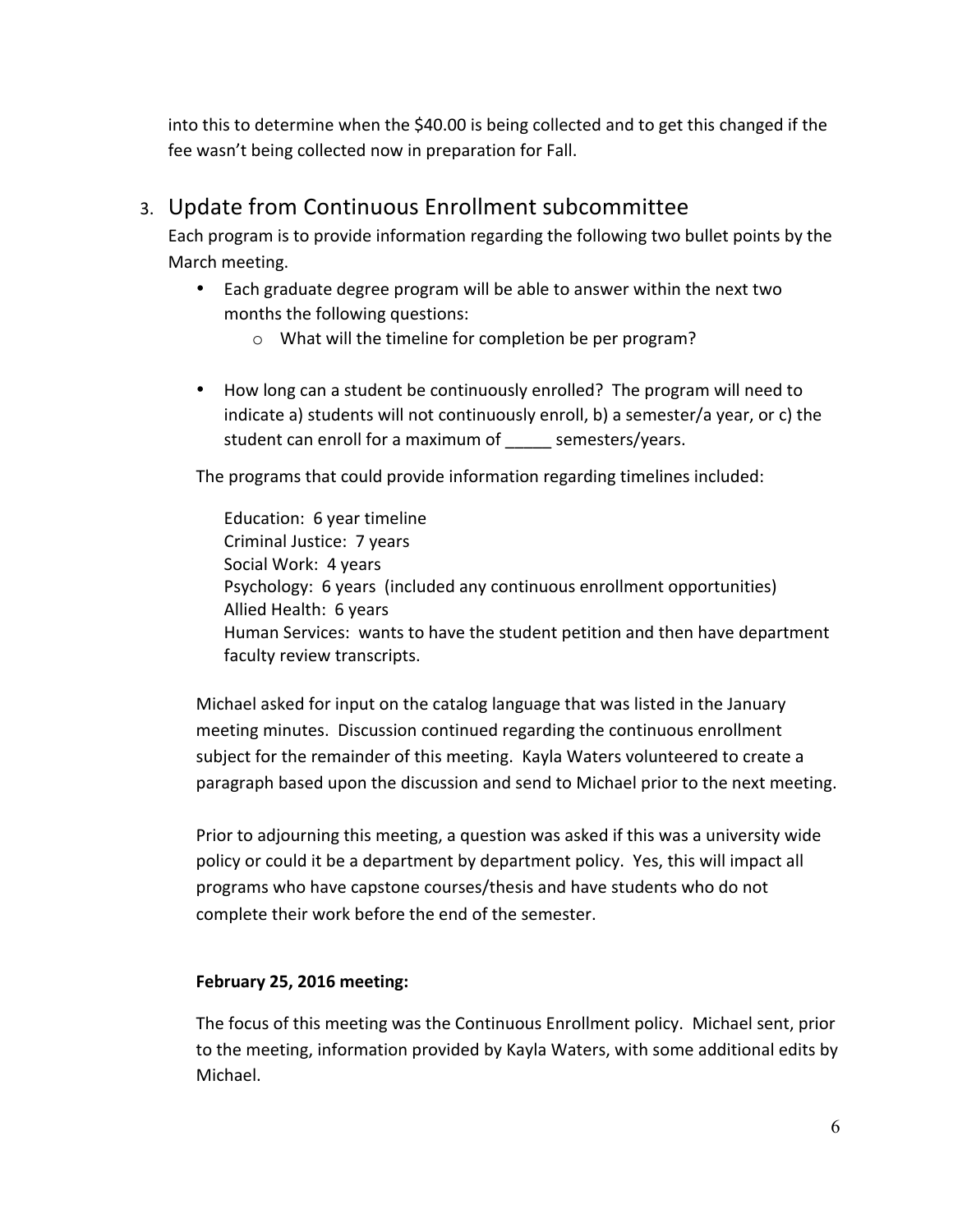Additionally, Michael provided a copy of the UMKC continuous enrollment policy which the members reviewed at the meeting.

After much discussion, Michael agreed to provide a final draft to the committee members. Some points of conversation included:

- a. The UMKC policy afforded a variable hour system  $(1 3)$  for the thesis option. This would allow the student to be as aggressive as they can in considering all other factors in their lives. They could enroll in just one hour a semester or could enroll in all three hours.
- b. If this concept was adopted, the programs that have students who aren't able to complete within the three hours may need to evaluate their process and move to the variable hours.
- c. Such a process would allow the system to track the faculty workload. When students sign up for the "course number" then an identifier would be attached to identify the faculty member.
- d. Advisors should educate the students as to whether to enroll in the CE courses.
- e. Grade for the CE credit hour would be an enrollment placeholder, such as NC or Pass.
- f. It is recommended students should pay regular tuition for the CE hour.
- g. If adopted, this would go from the effective date and on; we would not make this retroactive.
- h. We will need to identify the programs that will be impacted for the Registrar's office.

A motion was made to approve the concept and draft policy with a second. All members agreed to do the final vote electronically.

Michael indicated education doesn't have a need for this policy and indicated he would place a dissent vote.

A call for the vote was made, and seconded. The motion to approve the concept and draft policy passed with one dissent vote.

The proposal for continuous enrollment continued electronically until March 3, 2016 when a majority of the committee members approved the following proposal:

*Effective Fall 2016, students pursuing a graduate degree who have completed all degree* requirements, and have enrolled in but not completed a capstone, practicum, or thesis, will be required to maintain continuous enrollment at Washburn University until *graduation* (unless a leave has been approved). Continuous enrollment means that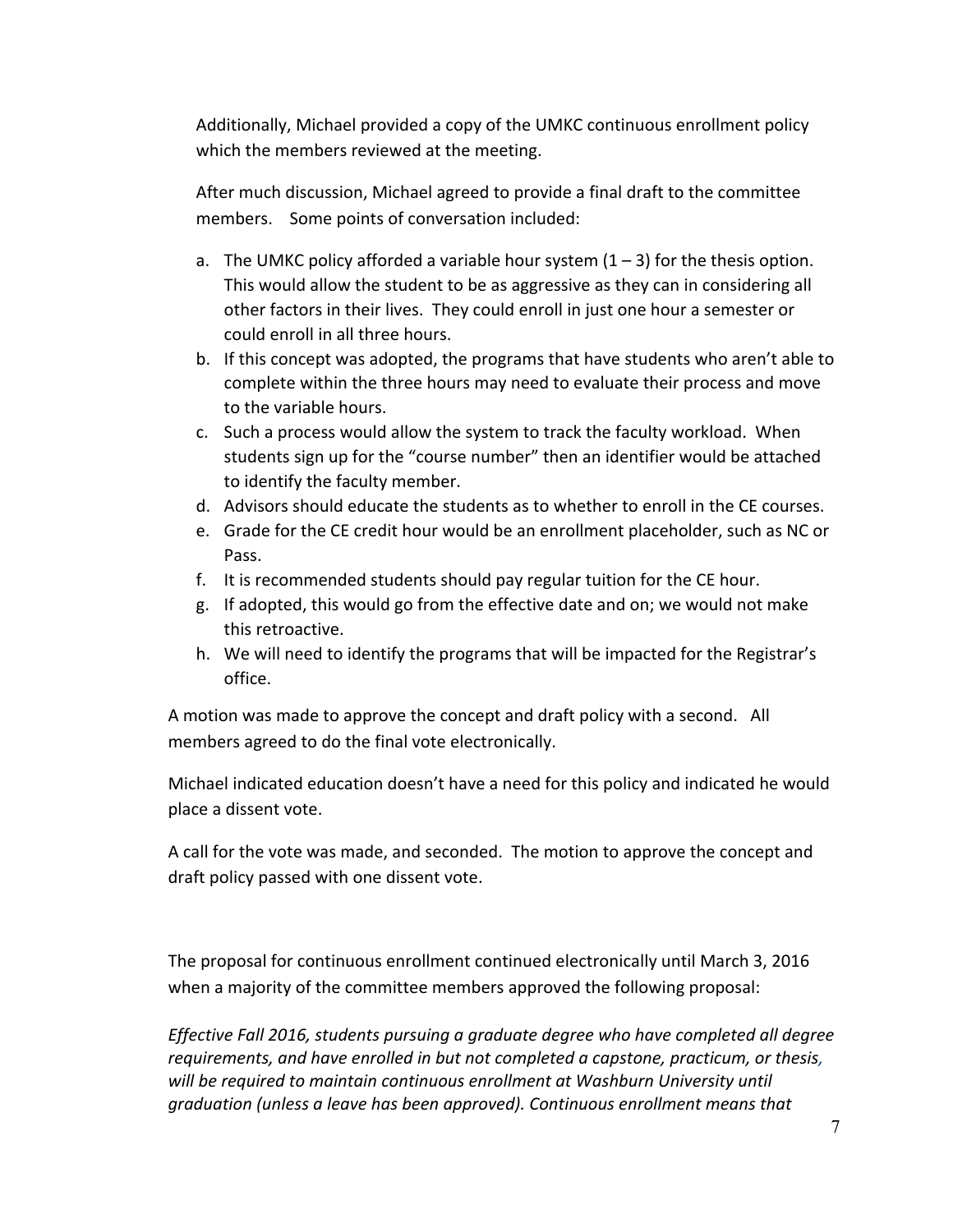candidates must be enrolled in at least one credit hour until degree requirements are *met.* If all other course work has been completed, students will be required to enroll in a one-credit-hour class (course number) each semester until the program is *completed.* Credit hours completed through the (course number) will not count toward the credit hours required for graduation and will be recorded as a pass on the transcript. This requirement also applies to the summer term for students whose degrees are being awarded at the end of the summer term. Interruption of continuous registration due to a failure to follow this requirement will result in a need for *readmission to the program.* 

### 4. Catalog section for Incompletes

Michael asked members to provide input on the catalog section for incompletes. After a bit of discussion, it was determined this could be placed on the agenda for next month.

Both meetings were adjourned at 1:00 p.m. with the final electronic vote approved on March 3, 2016.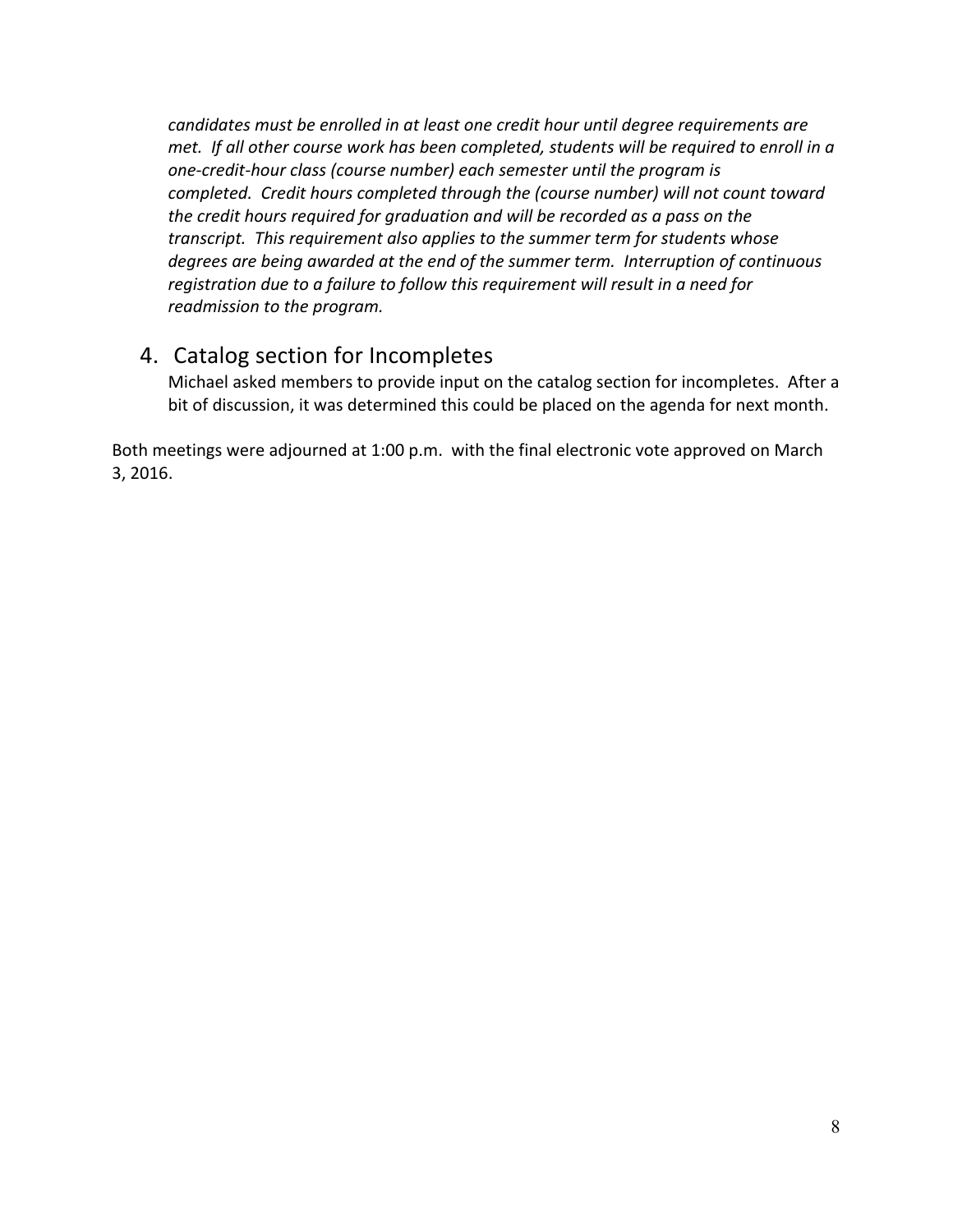### **FACULTY AGENDA ITEM NO 16-8**

Date: Academic Affairs Committee, March 28; Faculty Senate, April 4; General Faculty, April 14

Submitted by: School of Business General Faculty, approved March 10. Contacts: *David Sollars, School* of Business x2050, Tom Hickman, School of Business x1601

#### SUBJECT: **Washburn version of the Kansas Insurance Certificate**

Description: This proposal would create the Washburn University version of the Kansas Insurance Certificate (KIC). The KIC program provides the academic preparation to help students establish and advance in rewarding careers in insurance and related industries. Offered through a consortium of Kansas universities, the KIC coursework provides students with (1) an understanding of insurance and risk management, and (2) the opportunity to take advanced coursework in specific insurance specialty areas or closely-related fields. Supported by the Kansas Insurance Education Foundation (KIEF), Kansas Insurance Department (KID), and a variety of insurance organizations, KIC students enjoy the opportunity to receive scholarships, internships, preferred placement and other benefits. It would require students to complete 12 hours (four-courses) in insurance and/or insurance-related courses.

Rationale: The Kansas Department of Commerce suggests the need for skilled insurance-related professionals is growing in Kansas and even here in Topeka. Currently, 28,000 people are employed in the insurance industry in Kansas. Here in our local market, organizations such as Security Benefit, SE2, Blue Cross/Blue Shield, and Advisors Excel are growing and offer current students and graduates a variety of career opportunities. The KIC will provide a larger pool of potential employees with insurance backgrounds and knowledge which is consistent with our School mission to "enhance the economic vitality of the region." The program has four learning outcomes, which will be assessed (see attachment). The State Insurance Commissioner, Ken Selzer and KID, local industry, and KIEF asked the KBOR universities and Washburn to develop an academic credential related to the insurance industry. The KBOR schools and Washburn have worked together on a consortium proposal to meet this need.

Financial Implications: Working with industry and KID, KIEF has agreed to provide grant funding to participating universities to cover curriculum development, marketing, scholarship, and instructor costs for the next few years to test the viability and sustainability of the program. If successful, the programs future tuition revenue streams and development opportunities will cover and costs.

Proposed Effective Date: Fall 2016.

Request for Action: Approval by AAC/.FAC/FS/ Gen Fac, etc

Approved by:

*AAC on March 28, 2016*

*Faculty Senate on date*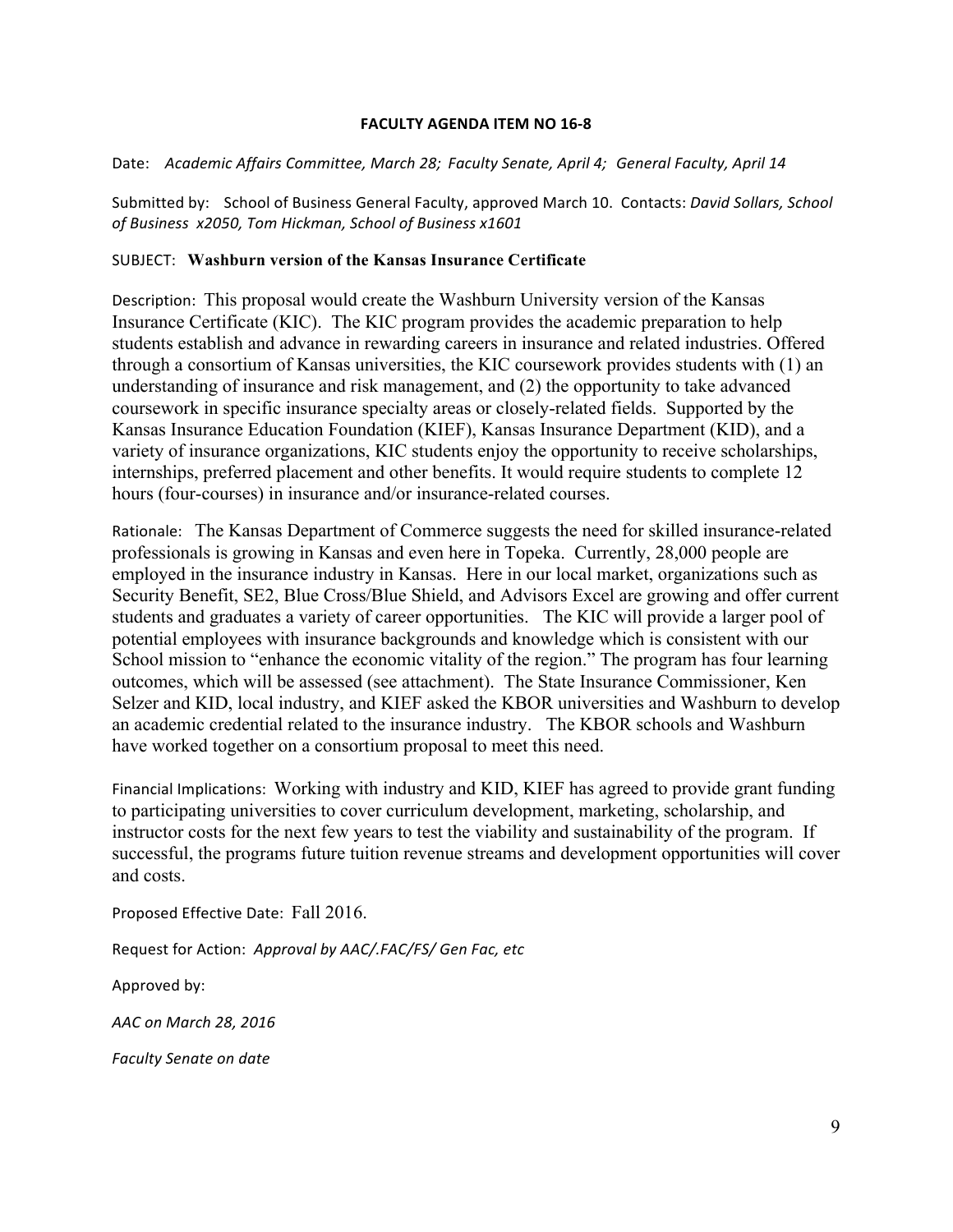Attachments Yes **No**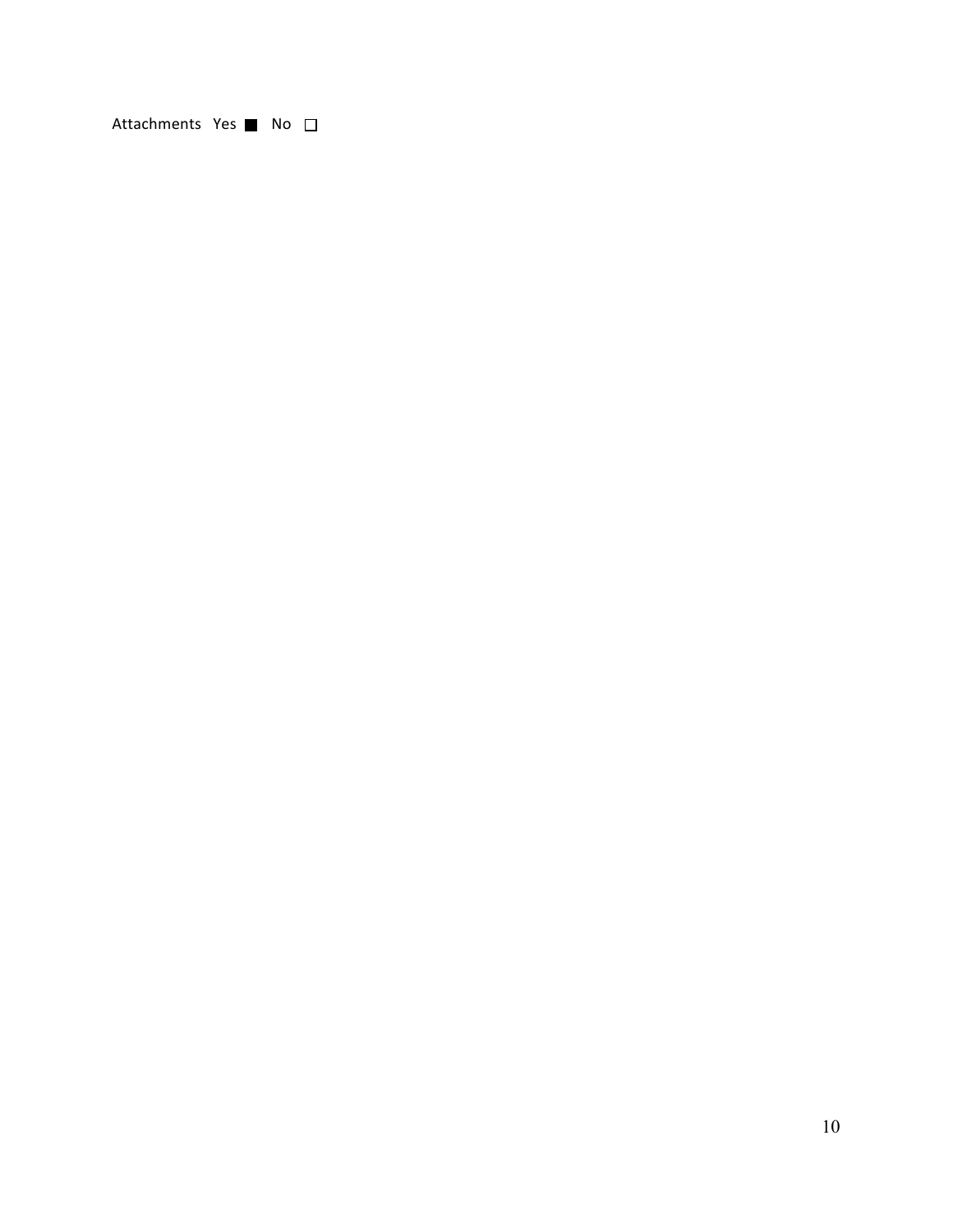### **FACULTY AGENDA ITEM NO 16-9**

Date: 3-10-16

Submitted by: Ann Marie Snook, ext. 1522

SUBJECT: *MUSIC NEW PROGRAM BACHELOR OF MUSIC IN MUSIC PERFORMANCE: GUITAR EMPHASIS*

Description: The MU Department wishes to add an Emphasis in Guitar to the Bachelor of Music in Music

*Performance degree.*

Rationale: The Bachelor of Music in Music Performance degree currently offers majors in voice, piano, organ, strings, woodwinds, brass, and percussion, but not guitar. This major will attract students interested in pursuing guitar as their primary instrument.

Financial Implications: None

Proposed Effective Date: *August 15, 2016*

Request for Action: Approval by AAC/FS/Gen Fac, BOR

Approved by: AAC on March 28, 2016

**Faculty Senate on date** 

Attachments *Yes* **New Program Form\_BM Music Performance Guitar Emphasis and Pro Forma**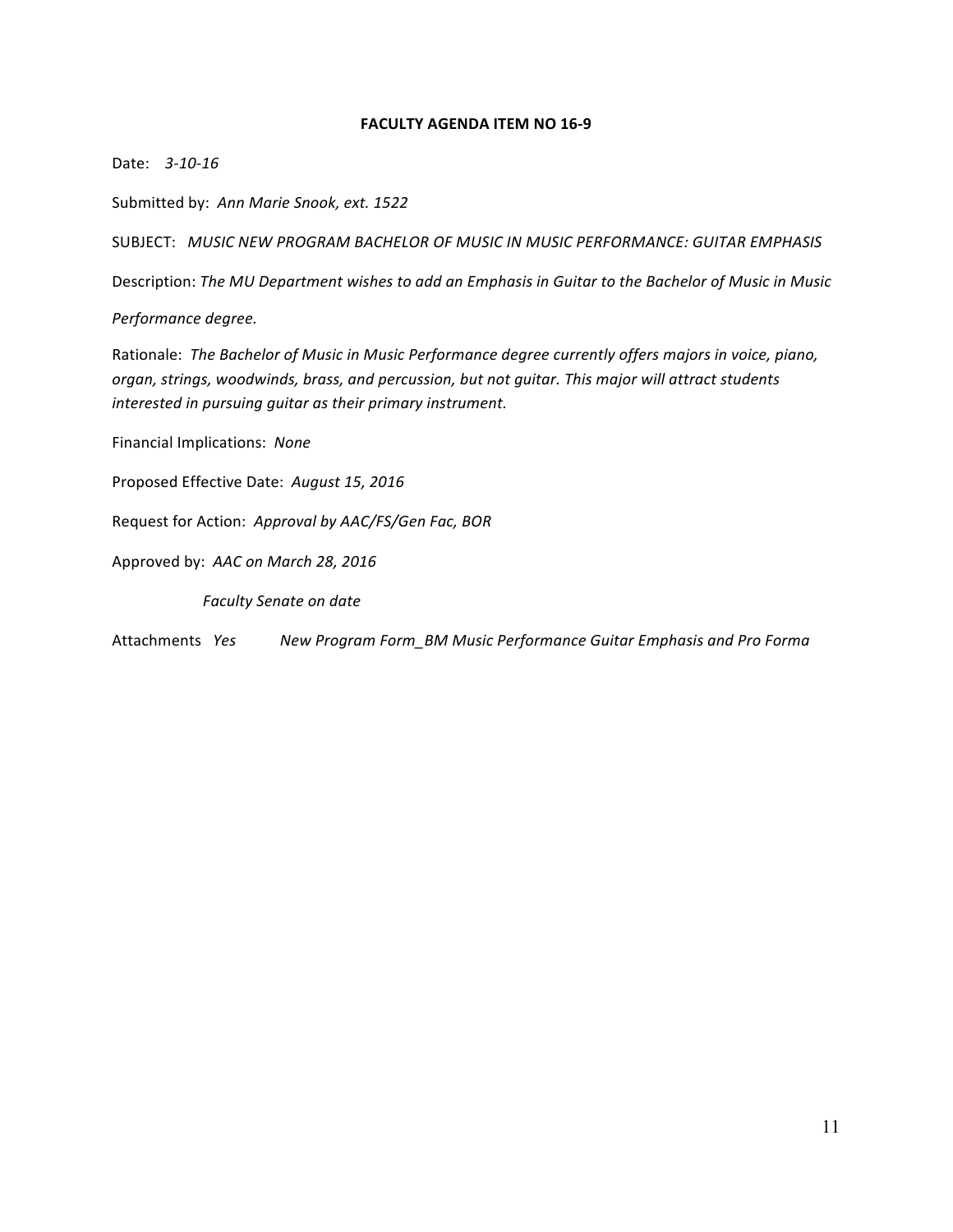#### **FACULTY AGENDA ITEM NO 16-10**

Date: March 28, 2016

Submitted by: Kathy Menzie 670.1865

SUBJECT: Master of Arts in Communication & Leadership

Description: The Master of Arts in Communication and Leadership is a 30 graduate credit hour interdisciplinary program that provides knowledge, skills, and experiences for continuous self and system improvement within a complex, changing, and global context. The program is designed to develop collaborative, adaptive, and innovative leaders with a focus on the development of multiple communication skills, self-awareness, and strategic thinking. The program can be completed entirely online using highly interactive and intuitive learning management and video conference systems.

The Master's degree in Communication and Leadership serves professionals interested in a postgraduate degree that provides knowledge and skills to advance their careers. The curriculum is designed to provide flexibility for diverse students as they pursue career and professional goals. Because leadership, teamwork, communication skills, and problem-solving abilities are the attributes most desired by employers, the curriculum will directly address these areas.

Rationale: The continued success of Washburn University depends on its ability to adapt to the changing needs of society in the preparation of educated, global citizens. Our Vision 2022 Strategic Plan has identified strategic activities to achieve success, including the priorities of growing enrollments and providing educational opportunities for our communities of learners.

Washburn University is positioned to provide high quality, academically rigorous graduate education in communication and leadership. Alumni, community leadership, and young professionals have supported the need for a post-graduate degree providing knowledge and skills to advance within their careers. Job Outlook 2015, published by the National Association of Colleges and Employers, found that leadership (77.8%) and ability to work in a team (77.8%) were the most desired attributes sought by employers on resumes, followed by written communication skills (73.4%) and problem solving skills (70.9%) (p. 33). The curriculum within this program will directly address these areas.

The two-year, 30 credit hour curriculum of the Master of Arts in Communication & Leadership is designed to provide flexibility for diverse students as they pursue career and professional goals. The online Masters of Arts in Communication and Leadership will provide educational value for our alumni base and local community, and appeal to new student markets. Using existing faculty strengths, this program can be provided economically with positive revenue demonstrated within the first year.

Financial Implications: See attached pro forma.

Proposed Effective Date: Spring 2017, pending HLC approval.

Request for Action: Approval by AAC/.FAC/FS/ Gen Fac, etc